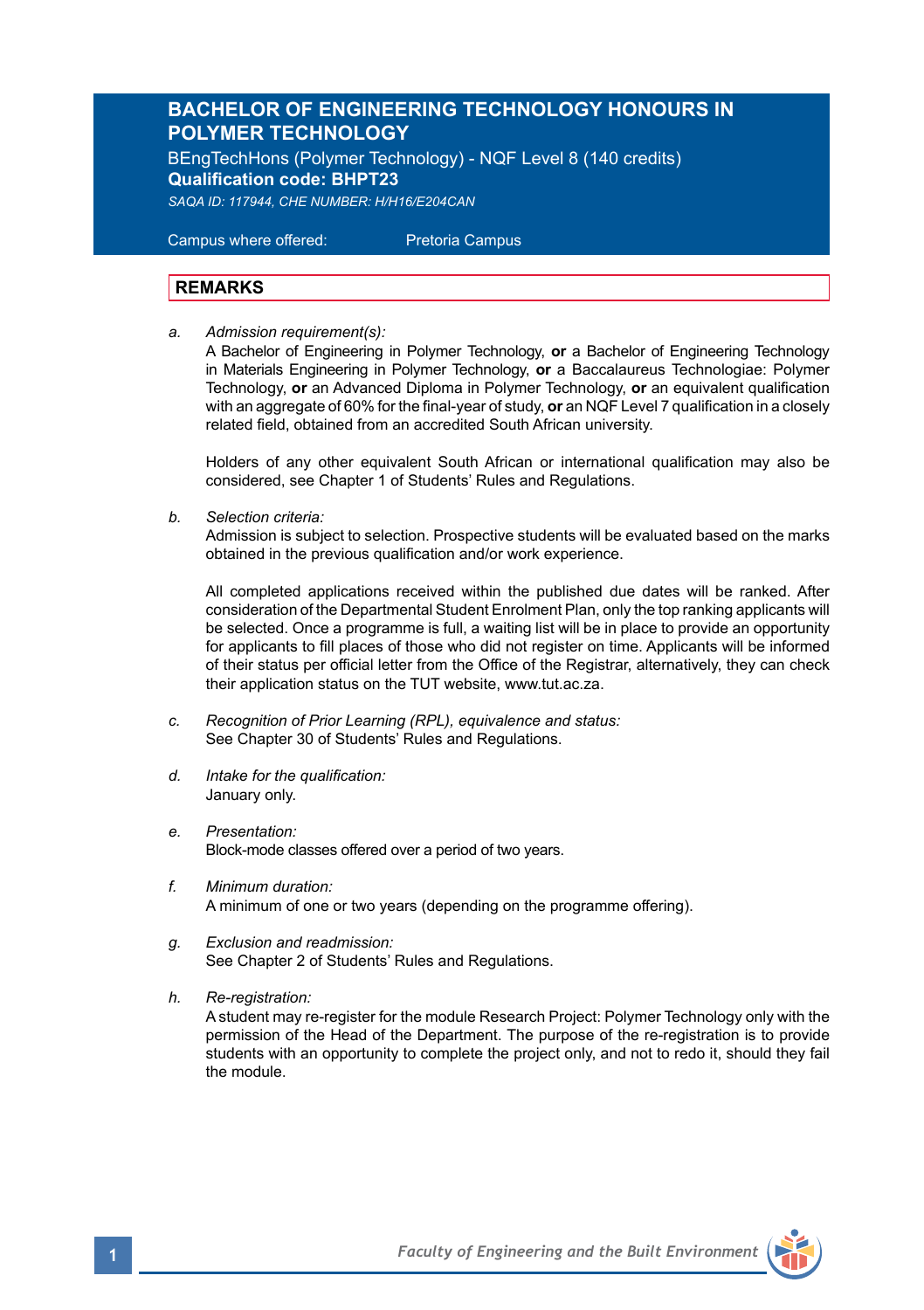|                                                                                                                                | <b>CURRICULUM</b>                                                                                                                                                                                                 |                                               |                                               |
|--------------------------------------------------------------------------------------------------------------------------------|-------------------------------------------------------------------------------------------------------------------------------------------------------------------------------------------------------------------|-----------------------------------------------|-----------------------------------------------|
| <b>FIRST YEAR</b>                                                                                                              |                                                                                                                                                                                                                   |                                               |                                               |
| <b>CODE</b>                                                                                                                    | <b>MODULE</b>                                                                                                                                                                                                     | <b>NOF-L</b>                                  | <b>CREDIT</b>                                 |
| <b>FIRST SEMESTER</b>                                                                                                          |                                                                                                                                                                                                                   |                                               |                                               |
| <b>DAN118S</b><br><b>REY118S</b><br>SYD118S                                                                                    | Data Analysis<br>Research Methodology<br><b>System Dynamics</b>                                                                                                                                                   | (8)<br>(8)<br>(8)                             | (10)<br>(10)<br>(15)                          |
| <b>SECOND SEMESTER</b>                                                                                                         |                                                                                                                                                                                                                   |                                               |                                               |
| OTY118S<br><b>SMG118S</b>                                                                                                      | <b>Optimisation Theory</b><br>Sustainable Management                                                                                                                                                              | (8)<br>(8)                                    | (15)<br>(10)                                  |
|                                                                                                                                | plus one of the following modules (only CTS116S, EPY116S and ETN116S will be offered<br>until further notice):                                                                                                    |                                               |                                               |
| <b>IBO116S</b><br>CTS <sub>116</sub> S<br><b>EPY116S</b><br>EGU116S<br><b>ETN116S</b><br>IND <sub>116S</sub><br><b>ITR116S</b> | <b>International Business</b><br>Communication<br>Contracts<br><b>Energy Economics and Policy</b><br><b>Engineering Education</b><br>Entrepreneurship<br><b>Industrial Design</b><br><b>Intellectual Property</b> | (6)<br>(6)<br>(6)<br>(6)<br>(6)<br>(6)<br>(6) | (5)<br>(5)<br>(5)<br>(5)<br>(5)<br>(5)<br>(5) |
| TOTAL CREDITS FOR THE FIRST YEAR:                                                                                              |                                                                                                                                                                                                                   | 65                                            |                                               |
| <b>SECOND YEAR</b>                                                                                                             |                                                                                                                                                                                                                   |                                               |                                               |
| <b>CODE</b>                                                                                                                    | <b>MODULE</b>                                                                                                                                                                                                     | <b>NQF-L</b>                                  | <b>CREDIT</b>                                 |
| <b>RPC108S</b>                                                                                                                 | Research Project: Polymer                                                                                                                                                                                         | (8)                                           | (30)                                          |
| RPC118R                                                                                                                        | Technology<br>Research Project: Polymer<br>Technology (re-registration)<br>(semester module, see paragraph h)                                                                                                     | (8)                                           | (0)                                           |
| <b>SECOND SEMESTER</b>                                                                                                         |                                                                                                                                                                                                                   |                                               |                                               |
| <b>PYP118S</b><br><b>PYT118S</b><br><b>SYS118S</b>                                                                             | <b>Polymer Processing</b><br><b>Polymer Materials</b><br>Polymer Science                                                                                                                                          | (8)<br>(8)<br>(8)                             | (15)<br>(15)<br>(15)                          |
| TOTAL CREDITS FOR THE FIRST YEAR:                                                                                              |                                                                                                                                                                                                                   |                                               | 75                                            |
| TOTAL CREDITS FOR THE QUALIFICATION:                                                                                           |                                                                                                                                                                                                                   |                                               | 140                                           |



z Ť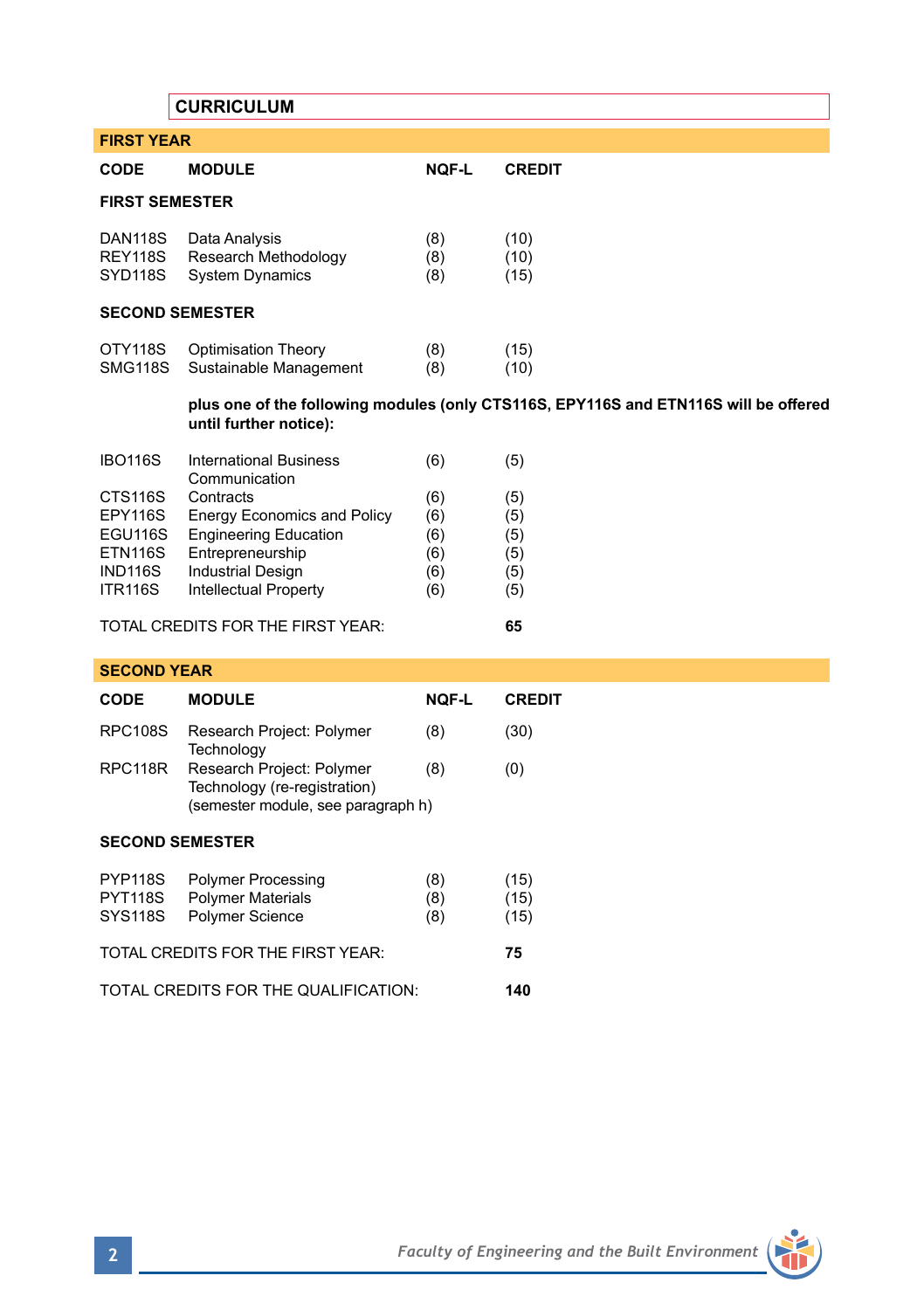# **MODULE INFORMATION (OVERVIEW OF SYLLABUS)**

The syllabus content is subject to change to accommodate industry changes. Please note that a more detailed syllabus is available at the Department or in the study guide that is applicable to a particular module. At time of publication, the syllabus content was defined as follows:

# **C**

# *(Module custodian: Department of Civil Engineering)*

The place of the law of contract; Concept of contract; Requirements of valid contracts; Mistakes, duress, misrepresentation and undue influence; Valid, void and voidable contracts; Termination of contracts; Remedies available to affected parties; and Legal rules. (Total notional time: 50 hours)

# **D**

# **DATA ANALYSIS (DAN118S) CONTINUOUS ASSESSMENT**

# *(Module custodian: Department of Electrical Engineering)*

Exploring data; Describing the distribution of a simple variable; Finding relationships amongst variables; Probability and decision making under uncertainty; Probability and probability distribution; Normal, binomial, poisson and exponential distributions; Statistical inference; Sampling and sampling distributions; Confidence interval estimation; Hypothesis testing; Regression analysis; and Regression analysis - estimating relationships. (Total notional time: 100 hours)

# **E**

# **ENERGY ECONOMICS AND POLICY (EPY116S) CONTINUOUS ASSESSMENT**

# *(Module custodian: Department of Electrical Engineering)*

Energy management; Energy accounting; Energy systems and renewable energy. (Total notional time: 50 hours)

# **ENGINEERING EDUCATION (EGU116S) CONTINUOUS ASSESSMENT**

*(Module custodian: Department of Chemical, Metallurgical and Material Engineering)* Higher education environment; Teaching and learning methods; Assessment; and Lecture planning and design. (Total notional time: 50 hours)

# **ENTREPRENEURSHIP (ETN116S) CONTINUOUS ASSESSMENT**

# *(Module custodian: Department of Civil Engineering)*

Entrepreneurship and entrepreneurial characteristics; Steps to establish a business; Forms of business ventures; Funding options in business; and Business plans. (Total notional time: 50 hours)

# **I**

# **INDUSTRIAL DESIGN (IND116S) CONTINUOUS ASSESSMENT**

# *(Module custodian: Department of Architecture and Industrial Design)*

Design thinking; Design, make, test, refine; Business model canvas; Costing and break-even graphs; and Spin outs and licensing. (Total notional time: 50 hours)

# **INTELLECTUAL PROPERTY (ITR116S) CONTINUOUS ASSESSMENT**

# *(Module custodian: Department of Industrial Engineering)*

Disclosure analysis; Novelty assessment; IP forms; Methods of protecting IP; IP laws/legislations; Patent protection strategies; and Commercialisation of IP (route to market). (Total notional time: 50 hours)

### **INTERNATIONAL BUSINESS COMMUNICATION (IBO116S) CONTINUOUS ASSESSMENT**  *(Module custodian: Department of Applied Languages)*

Introduction to the language of choice (culture, sounds, syllables and words); Introducing oneself; Formation of simple sentences; Greeting/address forms (work/industry); and Business protocol in chosen language (organogram). (Total notional time: 50 hours)

# **3** *Faculty of Engineering and the Built Environment*

# **CONTRACTS (CTS116S) CONTINUOUS ASSESSMENT**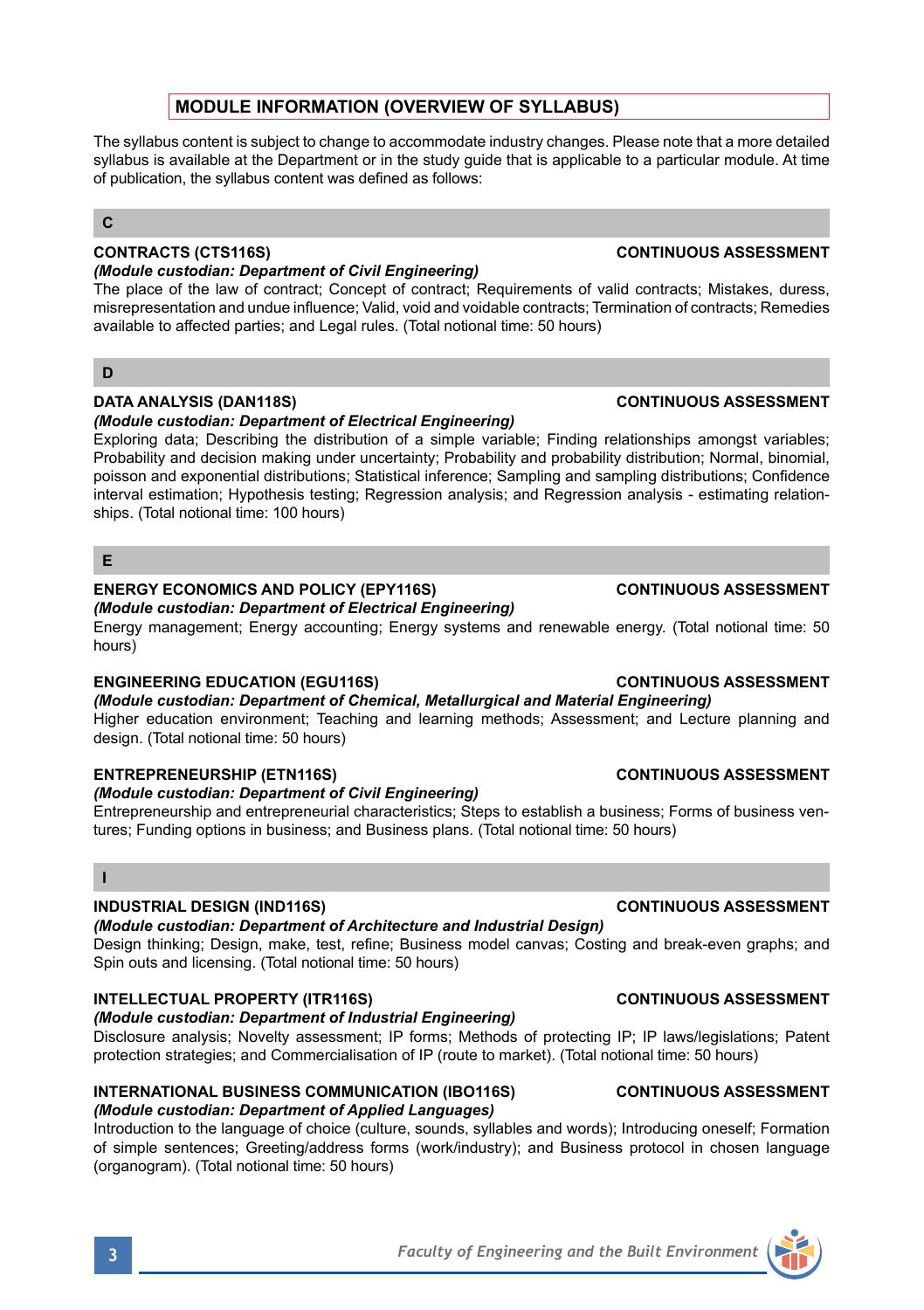# **OPTIMISATION THEORY (OTY118S) CONTINUOUS ASSESSMENT**

# *(Module custodian: Department of Electrical Engineering)*

Convexity; Optimality conditions; Nonlinear programming; Linear programming and duality; Quadratic programming; and Mixed integer programming. (Total notional time: 150 hours)

# **P**

# **POLYMER MATERIALS (PYT118S) CONTINUOUS ASSESSMENT**

*(Module custodian: Department of Chemical, Metallurgical and Material Engineering)* Introduction to polymer composites; Polymer matrices; Reinforcements used in polymer matrix composites; Principles and features of polymer matrix composites; Characterisation of polymer matrix composites; Applications of different composite materials; and Designing a polymer matrix reinforced fibre composites. (Total notional time: 150 hours)

# **POLYMER PROCESSING (PYP118S) CONTINUOUS ASSESSMENT**

*(Module custodian: Department of Chemical, Metallurgical and Material Engineering)* Review of polymer properties; Polymer rheology; Mixing and compounding; Polymer extrusion; Advanced Injection moulding processes; and Thermoset and fiber reinforced plastics processing. (Total notional time: 150 hours)

# **POLYMER SCIENCE (SYS118S) CONTINUOUS ASSESSMENT**

# *(Module custodian: Department of Chemical, Metallurgical and Material Engineering)*

Polymer architecture, microstructure and morphology; Polymer molecular mass determination; Polymer chemical composition and molecular microstructure characterisation; Polymer morphology characterisation; and Reactions of polymers. (Total notional time: 150 hours)

# **R**

# **RESEARCH METHODOLOGY (REY118S) CONTINUOUS ASSESSMENT**

*(Module custodian: Department of Industrial Engineering)*

Conceptual Design (research objective, research framework, research questions, defining concepts, conceptual modelling); Technical Design (research strategies, research material, research planning); Communicating your research (thesis/dissertation/project layout, research proposal, oral presentation, referencing, style; research paper writing); Statistics in research; and Research Professionalism (plagiarism, ethics in research, predator journal avoidance, intellectual property (IP) in research). (Total notional time: 100 hours)

# **RESEARCH PROJECT: POLYMER TECHNOLOGY (RPC108S, RPC118R) PROJECT ASSESSMENT** *(Module custodian: Department of Chemical, Metallurgical and Material Engineering)*

Project Design and Development; Conference poster and oral presentation; Proposed design and preliminary results; Conference paper and oral presentation; Final implementation and results; Final Report: Introduction and project plan, literature review, detail design and implementation, test results and conclusion. (Total notional time: 300 hours)

# **S**

# **SUSTAINABLE MANAGEMENT (SMG118S) CONTINUOUS ASSESSMENT**

# *(Module custodian: Department of Civil Engineering)*

An overview of the technical processes found in systems engineering; The emergence of sustainable strategic management; In search of sustainability; Environmental analysis for sustainable strategic management; Sustainable strategic management resource assessment; Concepts and instruments for corporate sustainability management; Innovation and technology management in the engineering field; Project management in the engineering field; and Sustainable management assignment and group presentation. (Total notional time: 100 hours)

# **4** *Faculty of Engineering and the Built Environment*